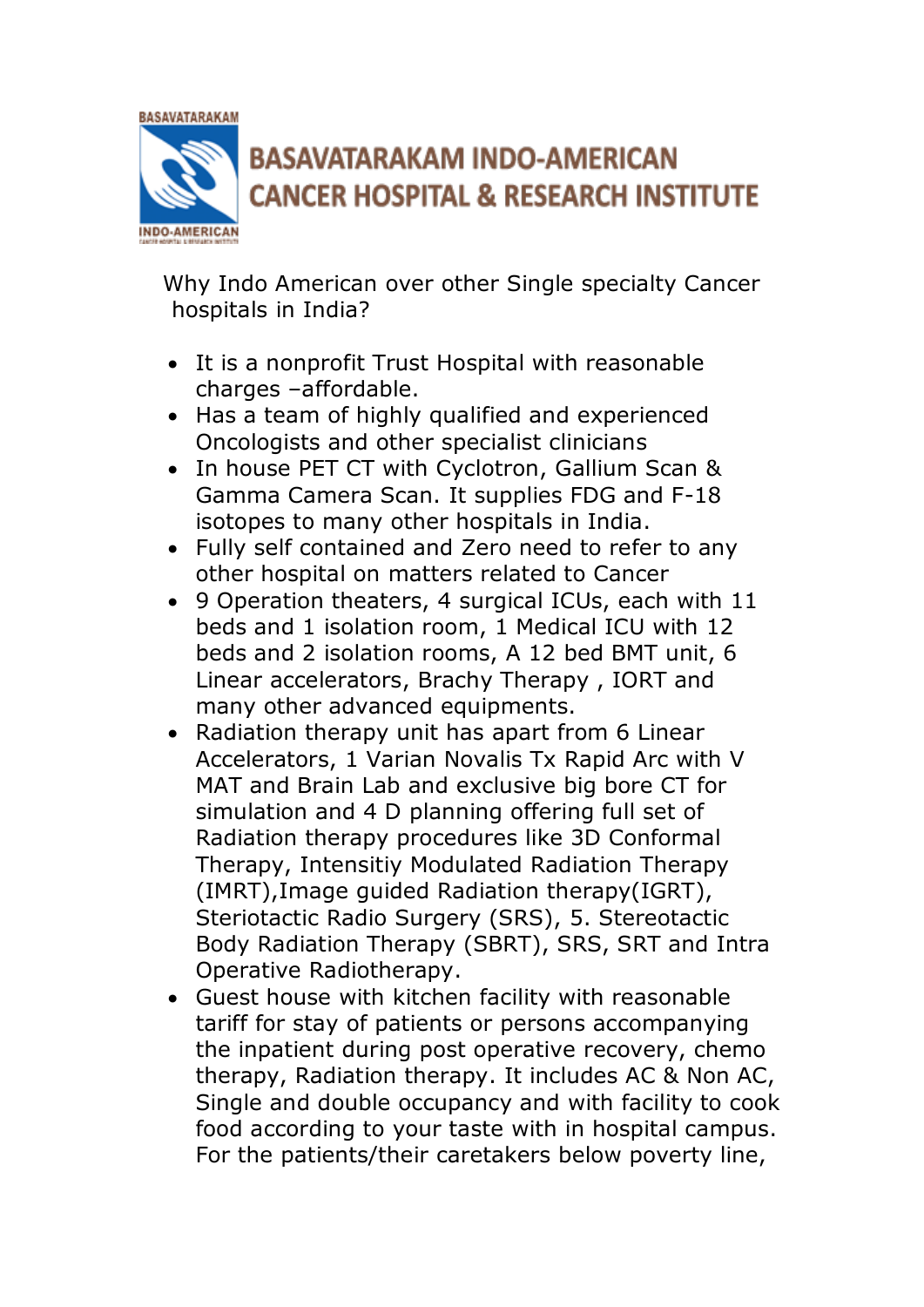free dormitory accommodation and free food is provided.

- Dedicated Nodal Executive for international patients who will take care of airport transfers, admission and escort service.
- One coordinating Senior Medical oncologist to track international patient admissions, treatment and discharge ensuring monitoring of each case.
- Team of Medical oncologists, surgical oncologist and Radiation oncologist discuss each complicated case in Tumor Board before treatment is commenced.
- Post discharge medication taken care of by issuing drugs enough for one month as part of billing to avoid risk of non availability of same drugs in back home situation.
- Advanced Electronic Medical Record system ensures transparency and maintenance of accurate Patient records with unique identification numbers for all patients for first as well as subsequent admissions.
- High quality Blood Bank with irradiation unit.
- Separate set of Executives who take care of issues related to international patients like informing authorities, extension of visa, taking care of religious requirement, shopping & tourism interests. Guest house with kitchen facility with reasonable tariff for stay of persons accompanying the inpatient during post operative recovery, chemo therapy, Radiation therapy. It includes AC & Non AC, Single and double occupancy and with facility to cook food according to your taste with in hospital campus. For the patients/their caretakers below poverty line, free dormitory accommodation and free food is provided.
- 2 ATMS (international currency conversion) and a bank in the premises.
- Exclusive prayer room for Muslim patients & attendants.
- Cafeteria within Hospital premises with strict control on pricing and quality. Non-vegetarian food like chicken, goat & fish served by Hospital cafeteria.
- Patient food is given by hospital as per dietitian's recommendations.